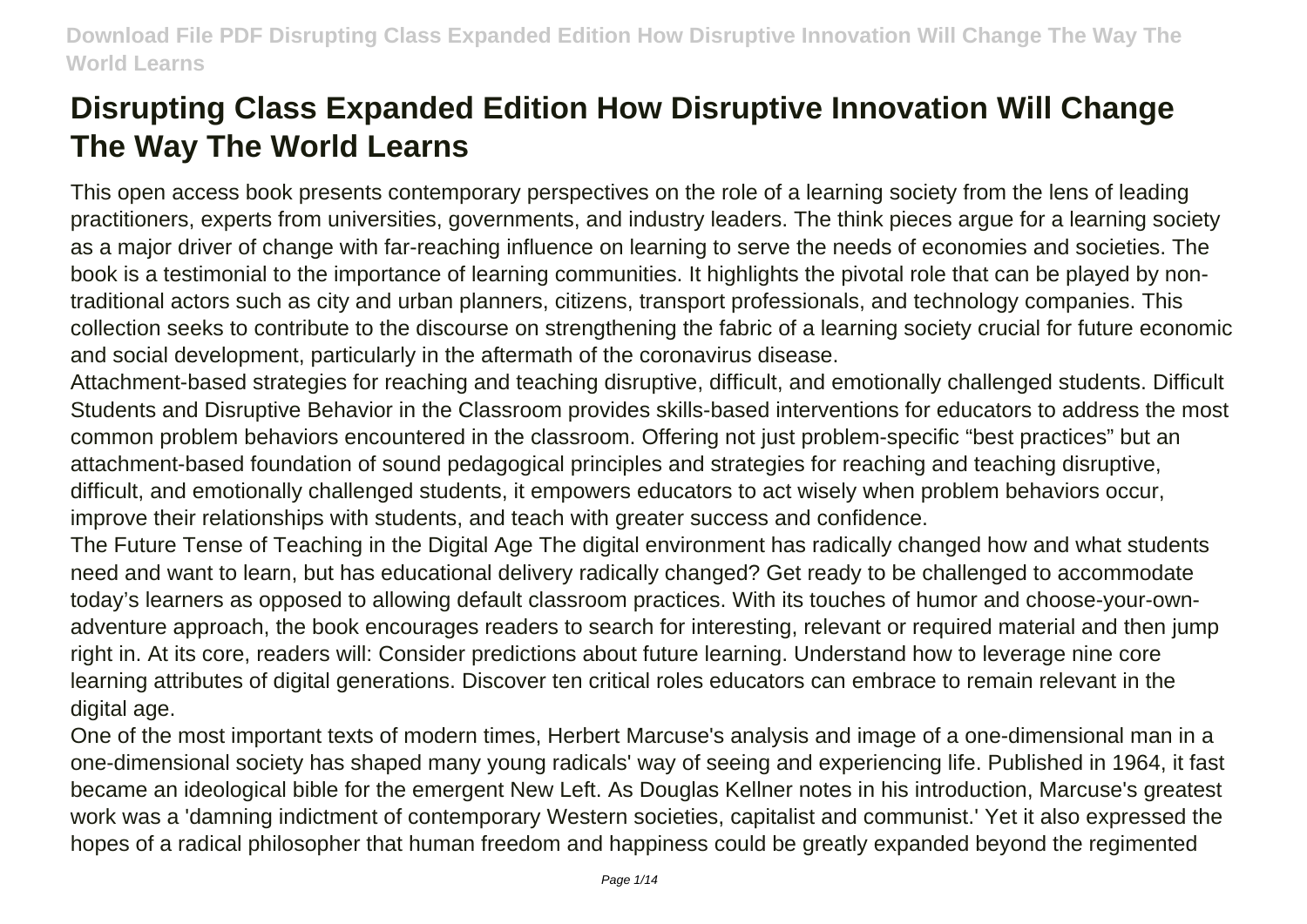thought and behaviour prevalent in established society. For those who held the reigns of power Marcuse's call to arms threatened civilization to its very core. For many others however, it represented a freedom hitherto unimaginable. Clay Christensen's groundbreaking bestselling work in education now updated and expanded, including a new chapter on Christensen's seminal "Jobs to Be Done" theory applied to education. "Provocatively titled, Disrupting Class is just what America's K-12 education system needs--a well thought-through proposal for using technology to better serve students and bring our schools into the 21st Century. Unlike so many education 'reforms,' this is not small-bore stuff. For that reason alone, it's likely to be resisted by defenders of the status quo, even though it's necessary and right for our kids. We owe it to them to make sure this book isn't merely a terrific read; it must become a blueprint for educational transformation." —Joel Klein, Chancellor of the New York City Department of Education "A brilliant teacher, Christensen brings clarity to a muddled and chaotic world of education." —Jim Collins, bestselling author of Good to Great "Just as iTunes revolutionized the music industry, technology has the potential to transform education in America so that every one of the nation's 50 million students receives a high quality education. Disrupting Class is a must-read, as it shows us how we can blaze that trail toward transformation." —Jeb Bush, former Governor of Florida According to recent studies in neuroscience, the way we learn doesn't always match up with the way we are taught. If we hope to stay competitiveacademically, economically, and technologically-we need to rethink our understanding of intelligence, reevaluate our educational system, and reinvigorate our commitment to learning. In other words, we need "disruptive innovation." Now, in his long-awaited new book, Clayton M. Christensen and coauthors Michael B. Horn and Curtis W. Johnson take one of the most important issues of our time-education-and apply Christensen's now-famous theories of "disruptive" change using a wide range of real-life examples. Whether you're a school administrator, government official, business leader, parent, teacher, or entrepreneur, you'll discover surprising new ideas, outside-the-box strategies, and straight-A success stories. You'll learn how: Customized learning will help many more students succeed in school Student-centric classrooms will increase the demand for new technology Computers must be disruptively deployed to every student Disruptive innovation can circumvent roadblocks that have prevented other attempts at school reform We can compete in the global classroom-and get ahead in the global market Filled with fascinating case studies, scientific findings, and unprecedented insights on how innovation must be managed, Disrupting Class will open your eyes to new possibilities, unlock hidden potential, and get you to think differently. Professor Christensen and his coauthors provide a bold new lesson in innovation that will help you make the grade for years to come. The future is now. Class is in session. The proliferation of entrepreneurship, technological and business innovations, emerging social trends and lifestyles, employment patterns, and other developments in the global context involve creative destruction that transcends Page 2/14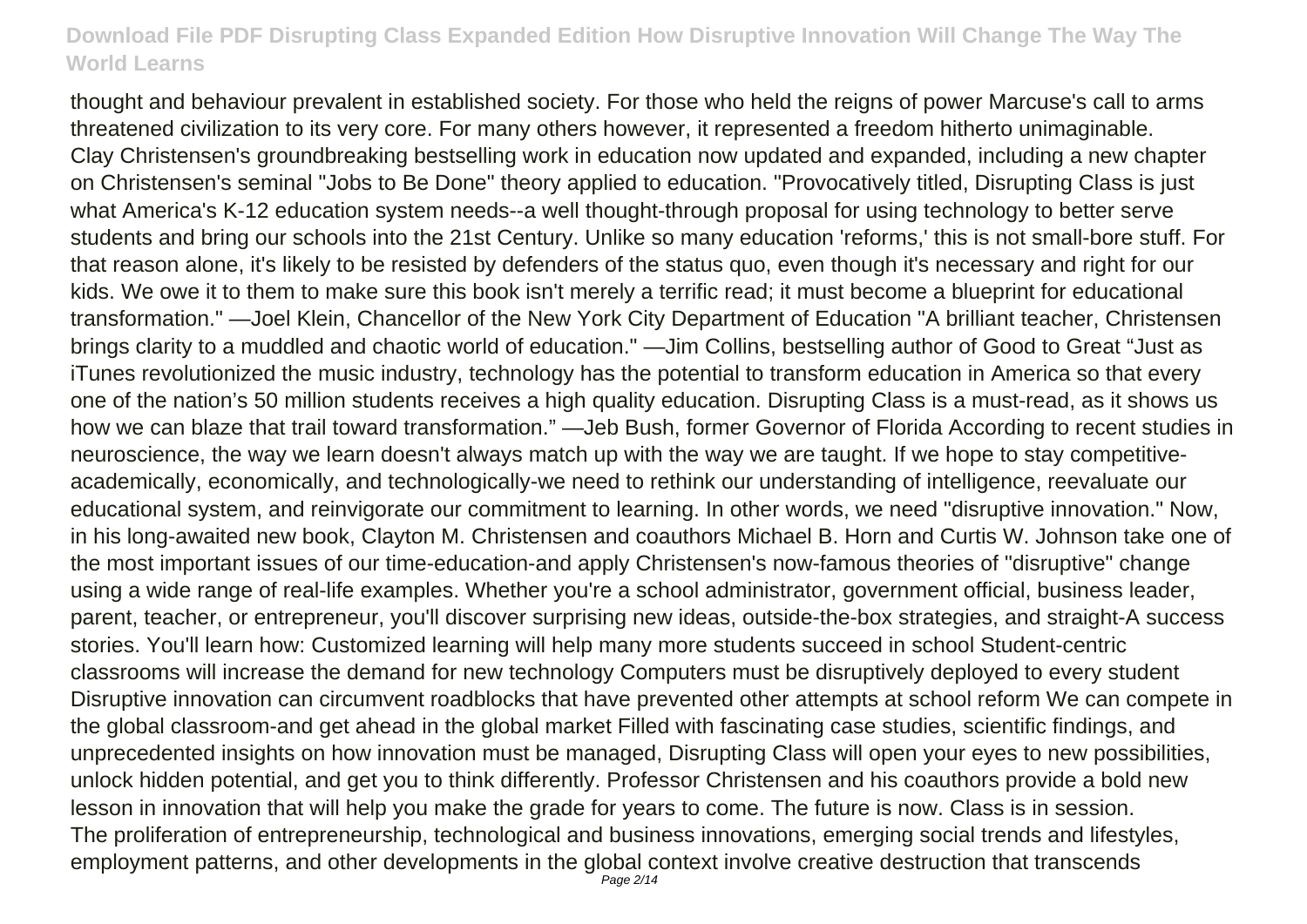geographic and political boundaries and economic sectors and industries. This creates a need for an interdisciplinary exploration of disruptive technologies, their impacts, and their implications for various stakeholders widely ranging from government agencies to major corporations to consumer groups and individuals. Disruptive Technologies for Business Development and Strategic Advantage is a critical scholarly resource that explores innovation, imitation, and creative destruction as critical factors and agents of socio-economic growth and progress in the context of emerging challenges and opportunities for business development and strategic advantage. Featuring coverage on a broad range of topics such as predictive value, business strategy, and sustainability, this book is geared towards entrepreneurs, business executives, business professionals, academicians, and researchers interested in strategic decision making using innovations and competitiveness.

While challenging the teacher as hero trope, We Got This shows how authentically listening to kids is the closest thing to a superpower that we have. Cornelius identifies tools, attributes, and strategies that can augment our listening. Cut through the noise and make better college and career choices This book is about addressing the college-choosing problem. The rankings, metrics, analytics, college visits, and advice that we use today to help us make these decisions are out of step with the progress individual students are trying to make. They don't give students and families the information and context they need to make such a high-stakes decision about whether and where to get an education. Choosing College strips away the noise to help you understand why you're going to school. What's driving you? What are you trying to accomplish? Once you know why, the book will help you make better choices. The research in this book illustrates that choosing a school is complicated. By constructing more than 200 mini-documentaries of how students chose different postsecondary educational experiences, the authors explore the motivations for how and why people make the decisions that they do at a much deeper, causal level. By the end, you'll know why you're going and what you're really chasing. The book: Identifies the five different Jobs for which students hire postsecondary education Allows you to see your true options for what's next Offers guidance for how to successfully choose your pathway Illuminates how colleges and entrepreneurs can build better experiences for each Job The authors help readers understand not what job students want out of college, but what "Job" students are hiring college to do for them.

New innovations are created every day, but today's business leaders are focused on finding disruptive innovations which are cheaper and lower performing than upmarket technologies. They create new markets, and challenge the status quo of existing technological thinking creating uncertainty both in the future of the innovation and the outcome of the market upheaval. Disruptive innovation is an influential innovation theory in business, but how does it affect the law? Several of these technologies have brought new ways for individuals to deal with copyright works while disrupting existing market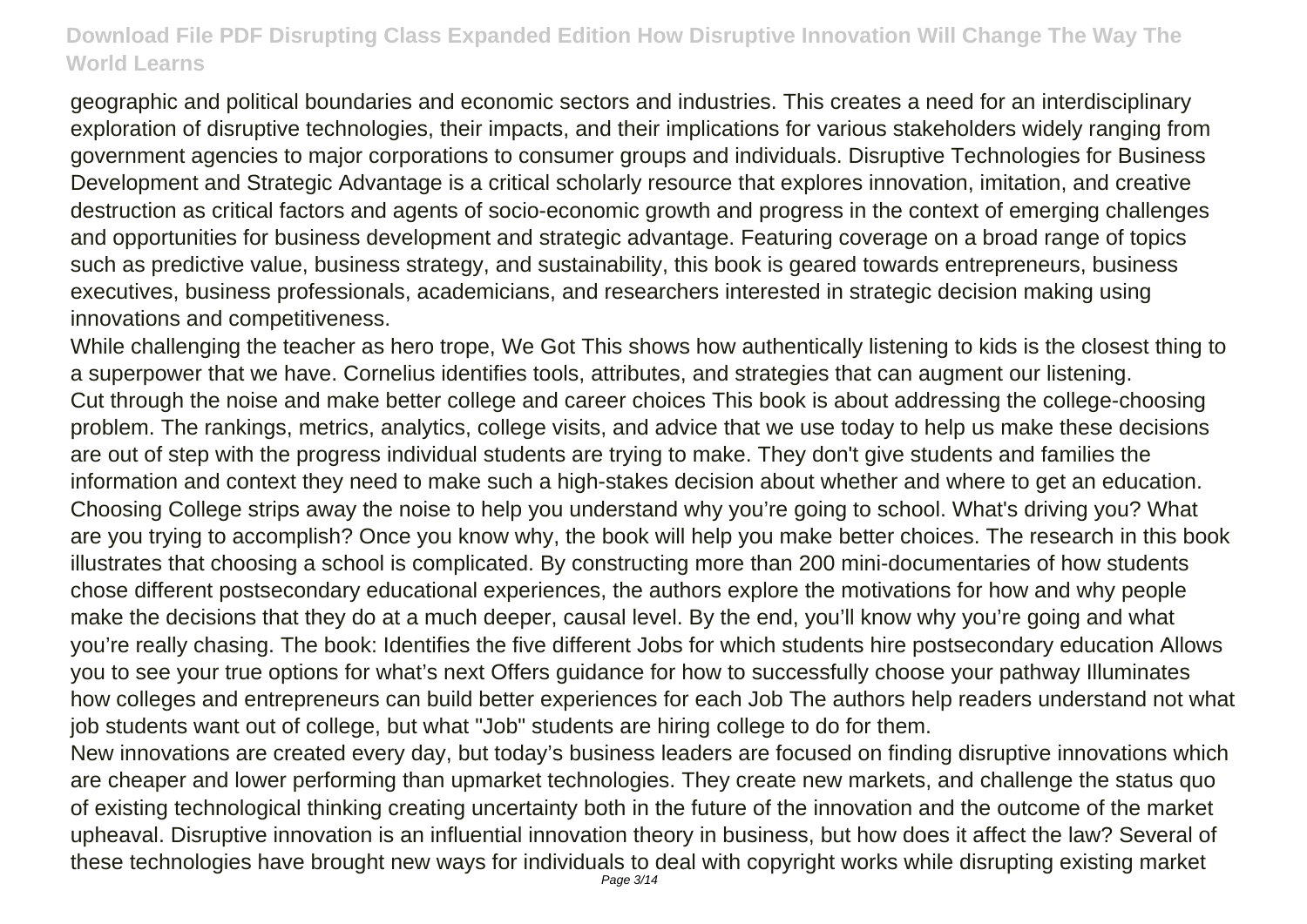expectations, while their ability to spawn social norms has presented challenges for legislation. Considering disruptive innovation as a class, this book examines innovations that have impacted copyright in the past, what lessons can be learned from how the law interacted with them, and how the law can successfully deal with them going forward. Creating comprehensive guidance that can be used when faced with disruptive innovations with the aim of more successful legislation, it considers whether copyright law itself has been disrupted through these innovations. Exploring whether disruptive innovations as a class have unique properties that necessitate action by legislators and whether these properties have the possibility to disrupt the law itself, this book theorises how the law should deal with disruptive innovations in general, going beyond a discussion of the regulation of specific innovations to develop a framework for how law makers should deal with disruptive innovations when faced by one.

"This book creates an innovative knowledge base about teaching during disruptive times in the context of K-20 language learning that is supported with empirical evidence and will serve as a reference for the advancement of research on, and the practice of, teaching and learning languages in both theoretical and practical ways"--

College and university faculty are asked to serve an increasingly diverse and at-risk population of students. They face disruptive and dangerous behaviors that range from speaking out of turn or misusing technology, to potentially agressive behavior. A Faculty Guide to Addressing Disruptive and Dangerous Behavior provides the practical ideas and guidance necessary to manage and mitigate these behaviors. Grounded in research and theory that addresses the interplay of mental health, substance abuse, and aggression that may enter the college classroom, this accessible book serves as a necessary guide for busy faculty members facing challenging situations in their classrooms. Special features include: Vignettes from seasoned faculty that provide thoughtful reflections and advice from everyday experience. Researchbased suggestions and intervention techniques to help faculty better assess, intervene, and manage difficult behavior. Coverage of special populations, including nontraditional, veteran, and millennial students. Discussion of the latest laws and regulations that should affect and inform faculty's decisions.

Improve student outcomes with a new approach to relationships and networks Relationships matter. Who You Know explores this simple idea to give teachers and school administrators a fresh perspective on how to break the pattern of inequality in American classrooms. It reveals how schools can invest in the power of relationships to increase social mobility for their students. Discussions about inequality often focus on achievement gaps. But opportunity is about more than just test scores. Opportunity gaps are a function of not just what students know, but who they know. This book explores the central role that relationships play in young people's lives, and provides guidance for a path forward. Schools can: Integrate student support models that increase access to caring adults in students' lives Invest in learning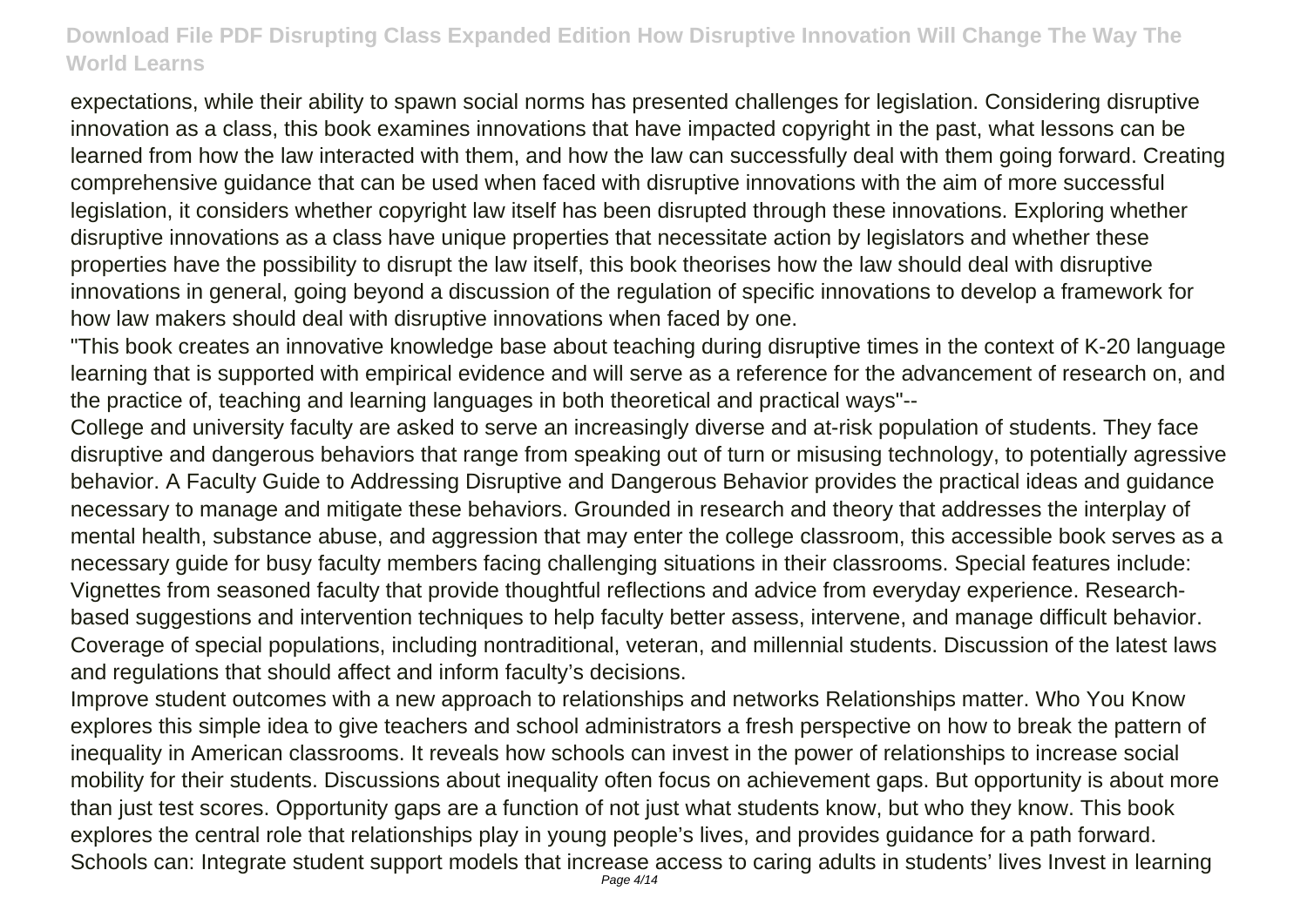models that strengthen teacher-student relationships Deploy emerging technologies that expand students' networks to experts and mentors from around world Exploring the latest tools, data, and real-world examples, this book provides evidence-based guidance for educators looking to level the playing field and expert analysis on how policymakers and entrepreneurs can help. Networks need no longer be limited by geography or circumstance. By making room for relationships, K-12 schools can transform themselves into hubs of next-generation learning and connecting. Who You Know explains how.

Selected as one of the "Best Books on Innovation, 2008" by BusinessWeek magazine Named the "Best Human-Capital Book of 2008" by Strategy + Business magazine A crash course in the business of learning-from the bestselling author of The Innovator's Dilemma and The Innovator's Solution… "Provocatively titled, Disrupting Class is just what America's K-12 education system needs--a well thought-through proposal for using technology to better serve students and bring our schools into the 21st Century. Unlike so many education 'reforms,' this is not small-bore stuff. For that reason alone, it's likely to be resisted by defenders of the status quo, even though it's necessary and right for our kids. We owe it to them to make sure this book isn't merely a terrific read; it must become a blueprint for educational transformation." --Joel Klein, Chancellor of the New York City Department of Education "A brilliant teacher, Christensen brings clarity to a muddled and chaotic world of education." --Jim Collins, bestselling author of Good to Great According to recent studies in neuroscience, the way we learn doesn't always match up with the way we are taught. If we hope to stay competitiveacademically, economically, and technologically-we need to rethink our understanding of intelligence, reevaluate our educational system, and reinvigorate our commitment to learning. In other words, we need "disruptive innovation." Now, in his long-awaited new book, Clayton M. Christensen and coauthors Michael B. Horn and Curtis W. Johnson take one of the most important issues of our time-education-and apply Christensen's now-famous theories of "disruptive" change using a wide range of real-life examples. Whether you're a school administrator, government official, business leader, parent, teacher, or entrepreneur, you'll discover surprising new ideas, outside-the-box strategies, and straight-A success stories. You'll learn how Customized learning will help many more students succeed in school Student-centric classrooms will increase the demand for new technology Computers must be disruptively deployed to every student Disruptive innovation can circumvent roadblocks that have prevented other attempts at school reform We can compete in the global classroom-and get ahead in the global market Filled with fascinating case studies, scientific findings, and unprecedented insights on how innovation must be managed, Disrupting Class will open your eyes to new possibilities, unlock hidden potential, and get you to think differently. Professor Christensen and his coauthors provide a bold new lesson in innovation that will help you make the grade for years to come. The future is now. Class is in session.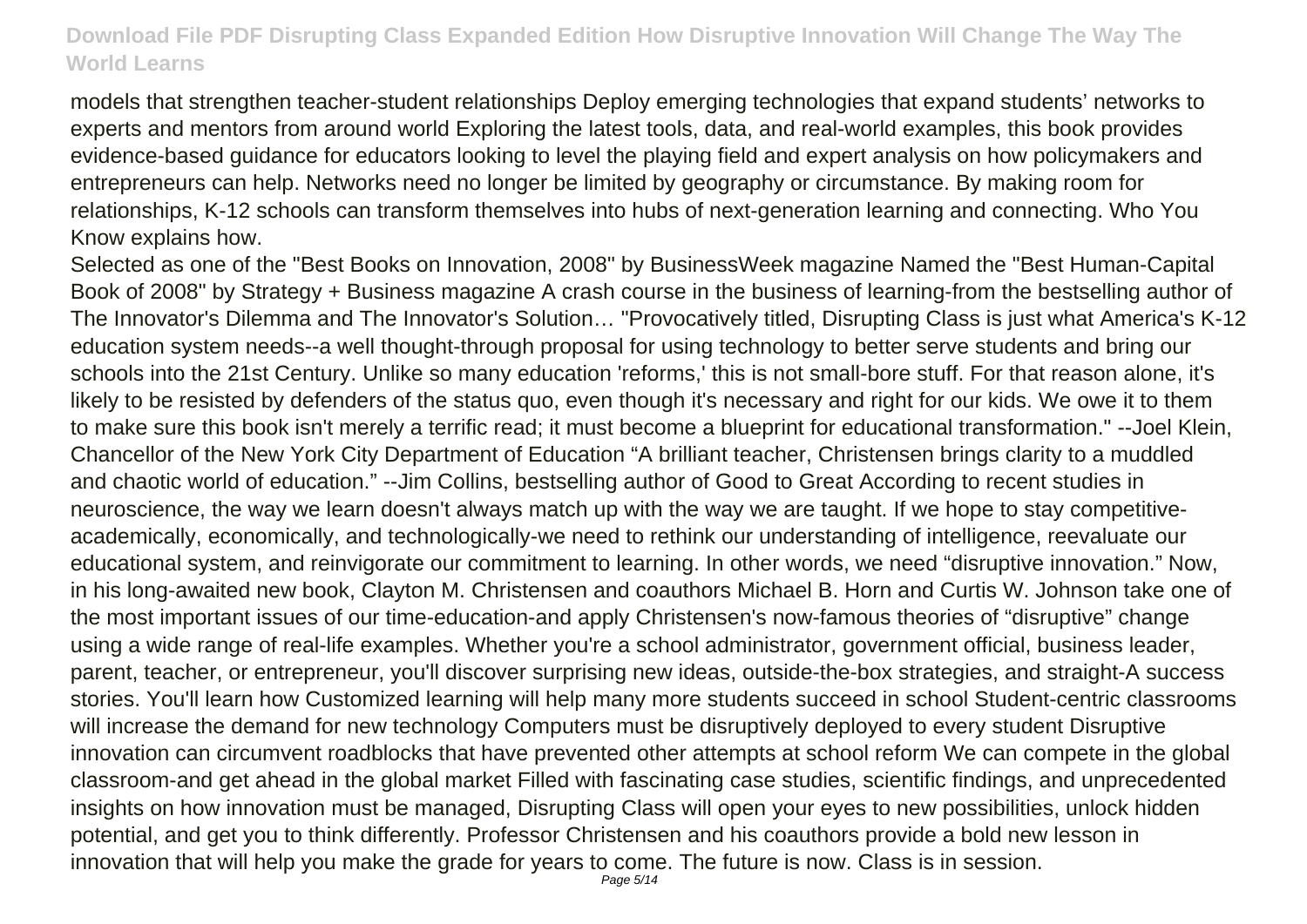Forget everything you think you know about school reform. Cutting through the cant, sentiment, and obfuscation characterizing the current school reform debate, Frederick M. Hess lacerates the conventional "status quo" reform efforts and exposes the naivete underlying reform strategies that rest on solutions like class size reduction, small schools, and enhanced professional development. He explains that real improvement requires a bracing regime of common sense reforms that create a culture of competence by rewarding excellence, punishing failure, and giving educators the freedom and flexibility to do their work. He documents the scope of the challenges we face and then provides concrete recommendations for addressing them through reforms to promote accountability, competition, a 21st-century workforce, effective school leadership, and sensible reinvention. Engagingly written and drawing on real world experiences and examples, Common Sense School Reform will generate debate and help set the agenda for the future. Collaboration in business allows for equitable opportunities and inclusive growth as the economy rises while also permitting partnering organizations to adopt and utilize the latest successful practices and management. However, a market in stasis may require a displacement in order to allow businesses to grow and create new alliances and partnerships toward a shared economy. There is a need for studies that seek to understand the necessity of market disruption and the best supervisory methods for remaining relevant and profitable in a time of change. The Handbook of Research on Managerial Practices and Disruptive Innovation in Asia is an essential reference source that explores successful executive behavior and business operations striving toward a more inclusive economy. Featuring research on topics such as employee welfare, brand orientation, and entrepreneurship, this publication is ideally designed for human resources developers, policymakers, IT specialists, economists, executives, managers, corporate directors, information technologists, and academicians seeking current research focusing on innovative business factors and sustainable economies in Asia.

Break free and lead the market with the roadmap to Disruption The Ways to New gives you a blueprint for innovation, helping you dig your organization out of the quicksand and get on the fast track to growth. Author Jean-Marie Dru is the originator the Disruption methodology, which he shares here; he is also an international authority on breaking the mold and leading the market, and this book is his guide to making it happen. Too many companies are too slow with innovation. They lag behind, creating at a snail's pace, and thus miss out on any kind of organic growth. They approach new ideas too conservatively, and focus innovation on products only—when there is a whole world out there waiting to be disrupted. This book shows you how to steer your organization toward continued innovation, creation, growth, and success, with 15 proven paths to disruption. Each is illustrated with case studies from companies like L'oreal, Procter & Gamble, and Salesforce.com, to show you the glaring differences between disruption and stagnation. We like to think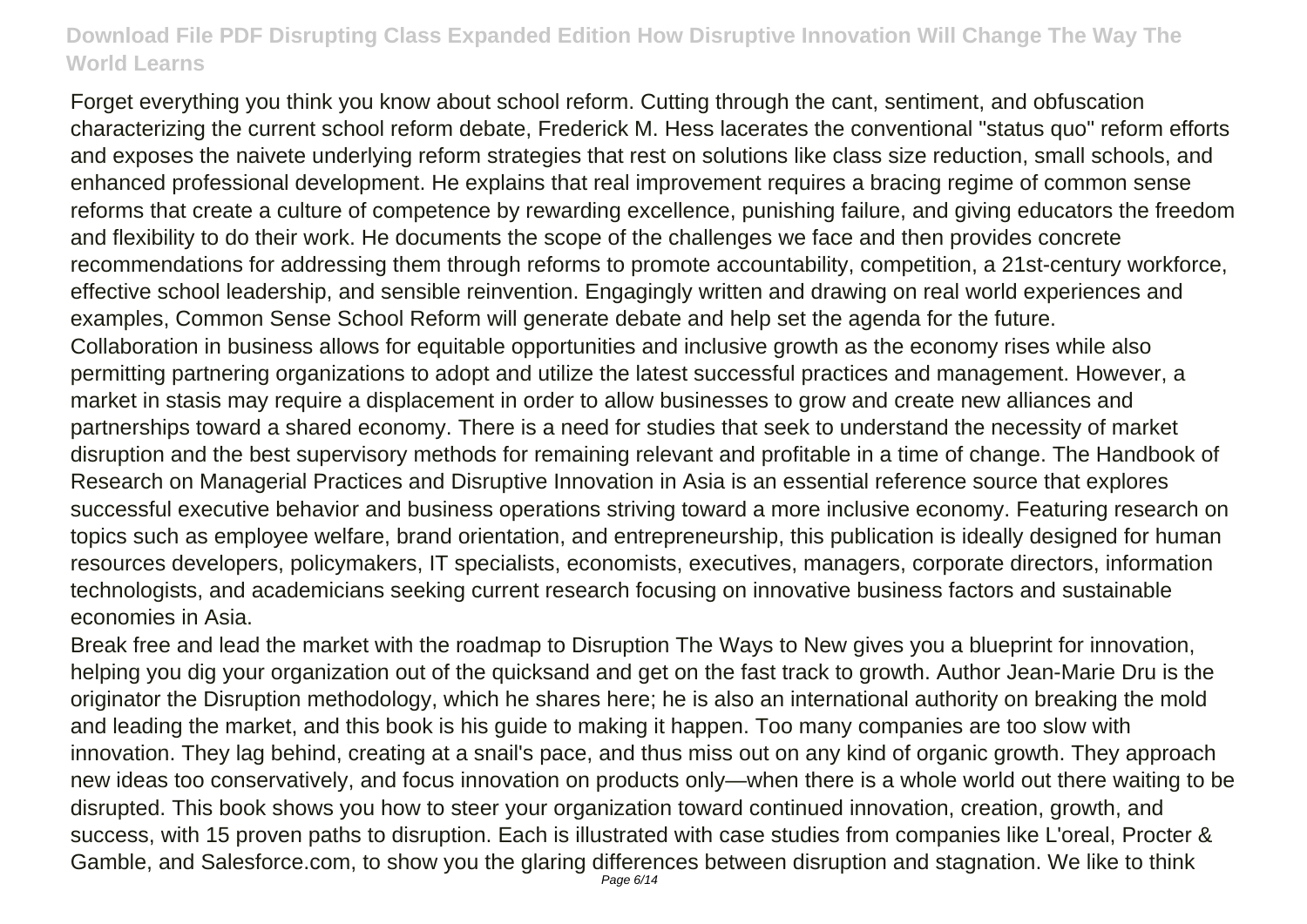that we live in a world where innovation happens at a staggering pace. The reality is that we don't, but that leaves an opening that your organization can fill if you're willing to break from the herd. This book shows you how start turning in a new direction, toward sustained, forward-thinking growth. Foster organic growth within your organization Become more proactive about innovation Understand the famous "Disruption" methodology Learn the specific, proven paths to disruption Everyone loves to cite Apple, Google, and Amazon as proof of high-speed innovation. But companies like this represent only 20% of companies worldwide—the other 80% are still floundering and failing to move forward. The Ways to New gives you a roadmap to innovation, and the tools to make it work.

This new edition of Friedman's landmark book explains the flattening of the world better than ever- and takes a new measure of the effects of this change on each of us.

An innovation classic. From Steve Jobs to Jeff Bezos, Clay Christensen's work continues to underpin today's most innovative leaders and organizations. A seminal work on disruption—for everyone confronting the growth paradox. For readers of the bestselling The Innovator's Dilemma—and beyond—this definitive work will help anyone trying to transform their business right now. In The Innovator's Solution, Clayton Christensen and Michael Raynor expand on the idea of disruption, explaining how companies can and should become disruptors themselves. This classic work shows just how timely and relevant these ideas continue to be in today's hyper-accelerated business environment. Christensen and Raynor give advice on the business decisions crucial to achieving truly disruptive growth and propose guidelines for developing your own disruptive growth engine. The authors identify the forces that cause managers to make bad decisions as they package and shape new ideas—and offer new frameworks to help create the right conditions, at the right time, for a disruption to succeed. This is a must-read for all senior managers and business leaders responsible for innovation and growth, as well as members of their teams. Based on in-depth research and theories tested in hundreds of companies across many industries, The Innovator's Solution is a necessary addition to any innovation library—and an essential read for entrepreneurs and business builders worldwide.

A thought-provoking analysis of the new business paradigm shows how firms that do "everything right" can nevertheless fail because of new technologies and disruptions in the market structure. Reprint.

Inside, readers will find a wealth of intelligently crafted, ready-to-use lesson plans and activities designed to help promote critical thinking skills for K-12 students, making this a perfect teaching resource for school and public librarians, educators, and literacy instructors. First released in the Spring of 1999, How People Learn has been expanded to show how the theories and insights from the original book can translate into actions and practice, now making a real connection between classroom activities and learning behavior. This edition includes far-reaching suggestions for research that could increase the impact that classroom teaching has on actual learning. Like the original edition, this book offers exciting new research about the mind and the brain that provides answers to a number of compelling questions. When do infants begin to learn? How do experts learn and how is this different from non-experts? What can teachers and schools do-with curricula, classroom settings, and teaching methods--to help children learn most effectively? New evidence from many branches of science has significantly added to our understanding of what it means to know, from the neural processes that occur during learning to the influence of culture on what people see and absorb. How People Learn examines these findings and their implications for what we teach, how we teach it,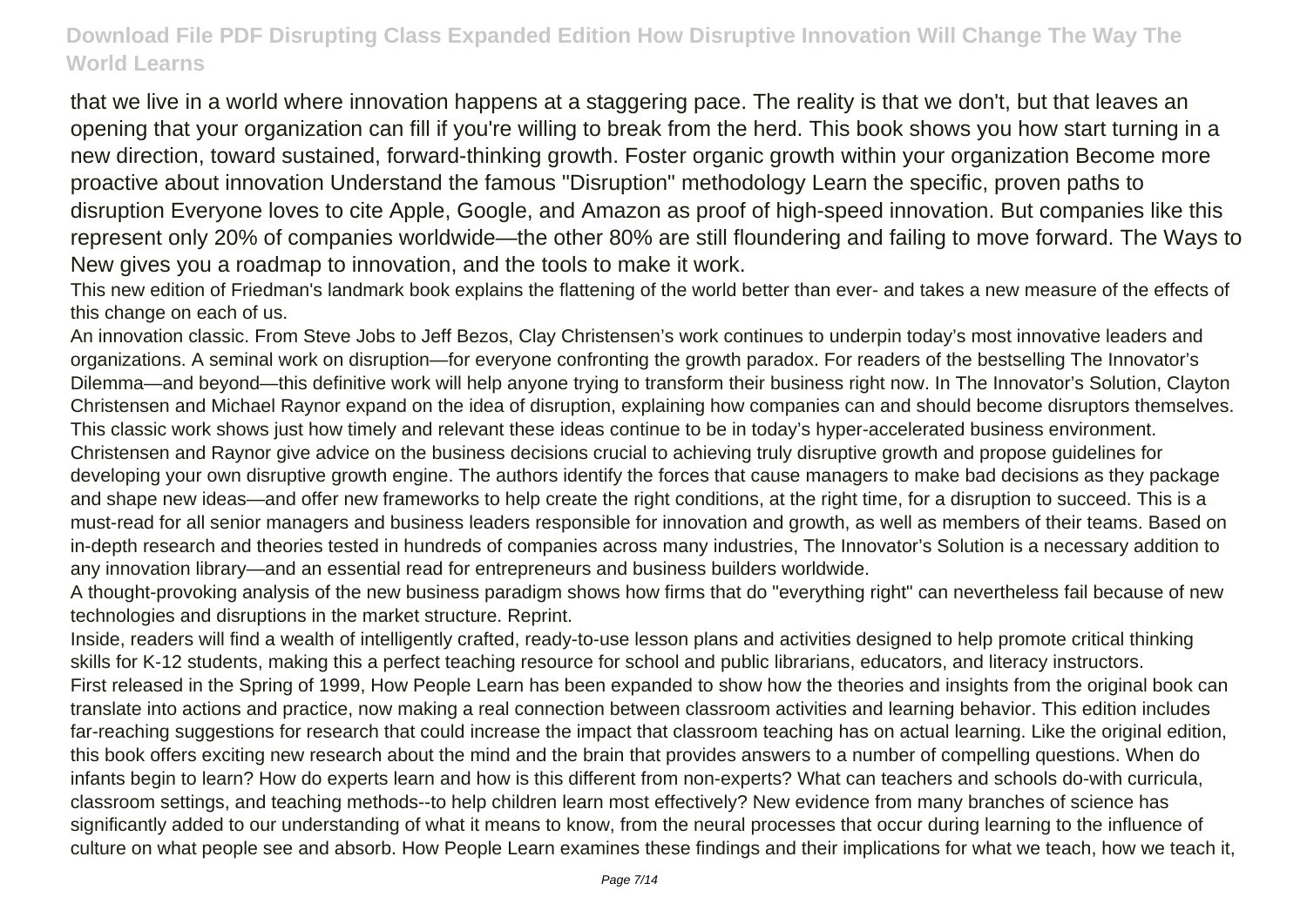and how we assess what our children learn. The book uses exemplary teaching to illustrate how approaches based on what we now know result in in-depth learning. This new knowledge calls into question concepts and practices firmly entrenched in our current education system. Topics include: How learning actually changes the physical structure of the brain. How existing knowledge affects what people notice and how they learn. What the thought processes of experts tell us about how to teach. The amazing learning potential of infants. The relationship of classroom learning and everyday settings of community and workplace. Learning needs and opportunities for teachers. A realistic look at the role of technology in education.

This unique and ground-breaking book is the result of 15 years research and synthesises over 800 meta-analyses on the influences on achievement in school-aged students. It builds a story about the power of teachers, feedback, and a model of learning and understanding. The research involves many millions of students and represents the largest ever evidence based research into what actually works in schools to improve learning. Areas covered include the influence of the student, home, school, curricula, teacher, and teaching strategies. A model of teaching and learning is developed based on the notion of visible teaching and visible learning. A major message is that what works best for students is similar to what works best for teachers – an attention to setting challenging learning intentions, being clear about what success means, and an attention to learning strategies for developing conceptual understanding about what teachers and students know and understand. Although the current evidence based fad has turned into a debate about test scores, this book is about using evidence to build and defend a model of teaching and learning. A major contribution is a fascinating benchmark/dashboard for comparing many innovations in teaching and schools.

"Character" has become a front-and-center topic in contemporary discourse, but this term does not have a fixed meaning. Character may be simply defined by what someone does not do, but a more active and thorough definition is necessary, one that addresses certain vital questions. Is character a singular characteristic of an individual, or is it composed of different aspects? Does character--however we define it--exist in degrees, or is it simply something one happens to have? How can character be developed? Can it be learned? Relatedly, can it be taught, and who might be the most effective teacher? What roles are played by family, schools, the media, religion, and the larger culture? This groundbreaking handbook of character strengths and virtues is the first progress report from a prestigious group of researchers who have undertaken the systematic classification and measurement of widely valued positive traits. They approach good character in terms of separate strengths-authenticity, persistence, kindness, gratitude, hope, humor, and so on-each of which exists in degrees. Character Strengths and Virtues classifies twenty-four specific strengths under six broad virtues that consistently emerge across history and culture: wisdom, courage, humanity, justice, temperance, and transcendence. Each strength is thoroughly examined in its own chapter, with special attention to its meaning, explanation, measurement, causes, correlates, consequences, and development across the life span, as well as to strategies for its deliberate cultivation. This book demands the attention of anyone interested in psychology and what it can teach about the good life.

Data Wise: A Step-by-Step Guide to Using Assessment Results to Improve Teaching and Learning presents a clear and carefully tested blueprint for school leaders. It shows how examining test scores and other classroom data can become a catalyst for important schoolwide conversations that will enhance schools' abilities to capture teachers' knowledge, foster collaboration, identify obstacles to change, and enhance school culture and climate. This revised and expanded edition captures the learning that has emerged in integrating the Data Wise process into school practice and brings the book up-to-date with recent developments in education and technology including: The shift to the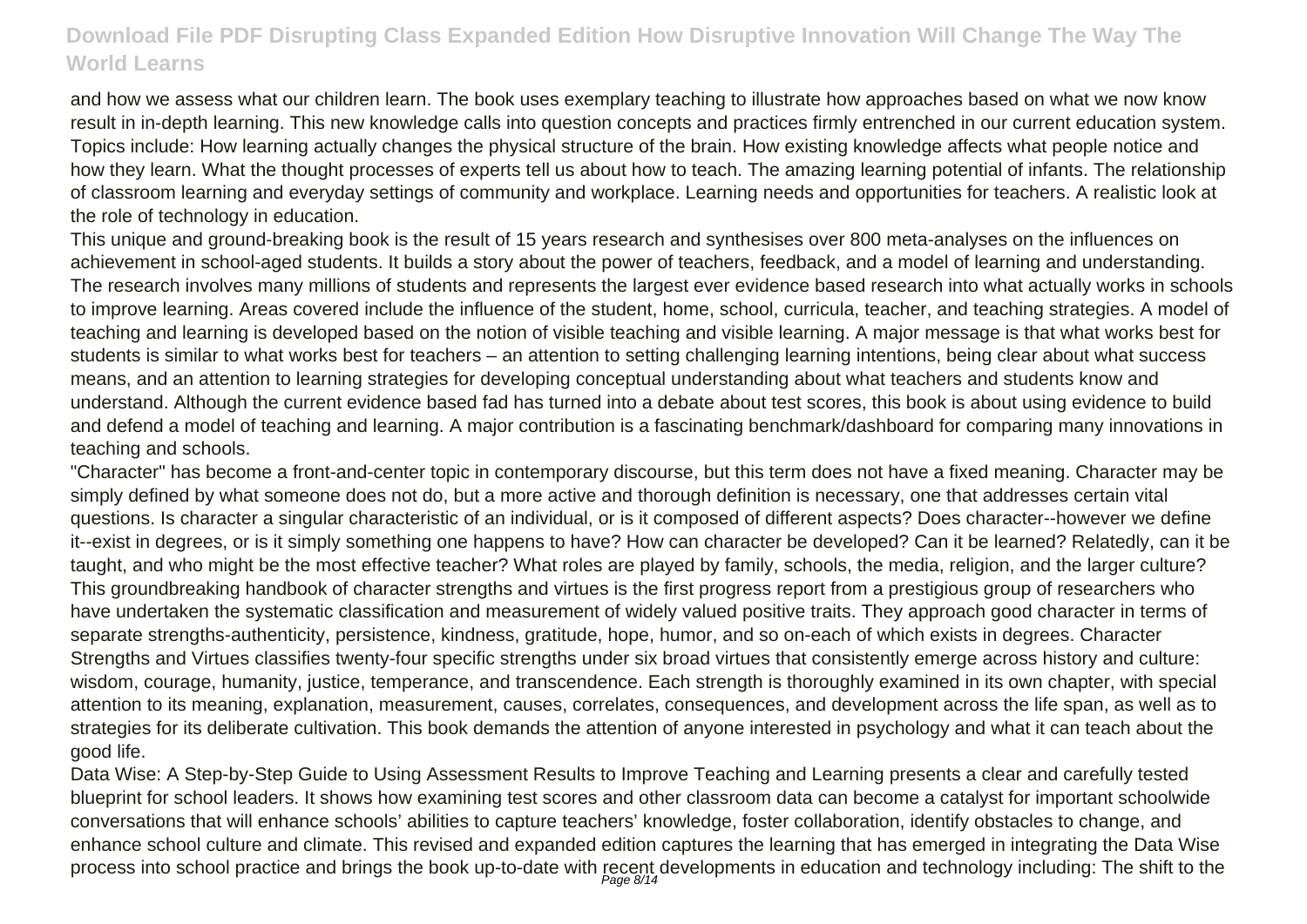Common Core State Standards. New material on the "ACE Habits of Mind": practices that prioritize Action, Collaboration, and Evidence as part of transforming school culture. A new chapter on "How We Improve," based on experiences implementing Data Wise and to address two common questions: "Where do I start?" and "How long will it take?" Other revisions take into account changes in the roles of school data teams and instructional leadership teams in guiding the inquiry process. The authors have also updated exhibits, examples, and terminology throughout and have added new protocols and resources.

In the spring of 2010, Harvard Business School's graduating class asked HBS professor Clay Christensen to address them—but not on how to apply his principles and thinking to their post-HBS careers. The students wanted to know how to apply his wisdom to their personal lives. He shared with them a set of guidelines that have helped him find meaning in his own life, which led to this now-classic article. Although Christensen's thinking is rooted in his deep religious faith, these are strategies anyone can use. Since 1922, Harvard Business Review has been a leading source of breakthrough ideas in management practice. The Harvard Business Review Classics series now offers you the opportunity to make these seminal pieces a part of your permanent management library. Each highly readable volume contains a groundbreaking idea that continues to shape best practices and inspire countless managers around the world.

In Making is Connecting, David Gauntlett argues that, through making things, people engage with the world and create connections with each other. Both online and offline, we see that people want to make their mark on the world, and to make connections. During the previous century, the production of culture became dominated by professional elite producers. But today, a vast array of people are making and sharing their own ideas, videos and other creative material online, as well as engaging in real-world crafts, art projects and hands-on experiences. Gauntlett argues that we are seeing a shift from a 'sit-back-and-be-told culture' to a 'making-and-doing culture'. People are rejecting traditional teaching and television, and making their own learning and entertainment instead. Drawing on evidence from psychology, politics, philosophy and economics, he shows how this shift is necessary and essential for the happiness and survival of modern societies.

THE BOOK THAT'S CHANGING THE FUTURE OF EDUCATION "A brilliant teacher, Christensen brings clarity to a muddled and chaotic world of education." ?Jim Collins, bestselling author of Good to Great "A terrific read; it must become a blueprint for educational transformation." ?Joel Klein, former Chancellor of the New York City Department of Education Studies in neuroscience reveal that the way we learn doesn't always match up with the way we are taught. To stay competitive?academically, economically, and technologically?we need to apply the proven principles of disruptive innovation to our educational system. Disrupting Class will show you how to: • Help more students succeed through customized learning • Meet the demand for new technology, especially computers, in student-centric classrooms • Use disruptive innovation to circumvent roadblocks that have stood in the way of reform • Compete in the global classroom—and help students get ahead in the global market Filled with fresh and surprising ideas, outside-the-box strategies, and straight-A success stories, Disrupting Class will make you rethink your understanding of intelligence, reevaluate your current school program, and reinvigorate your commitment to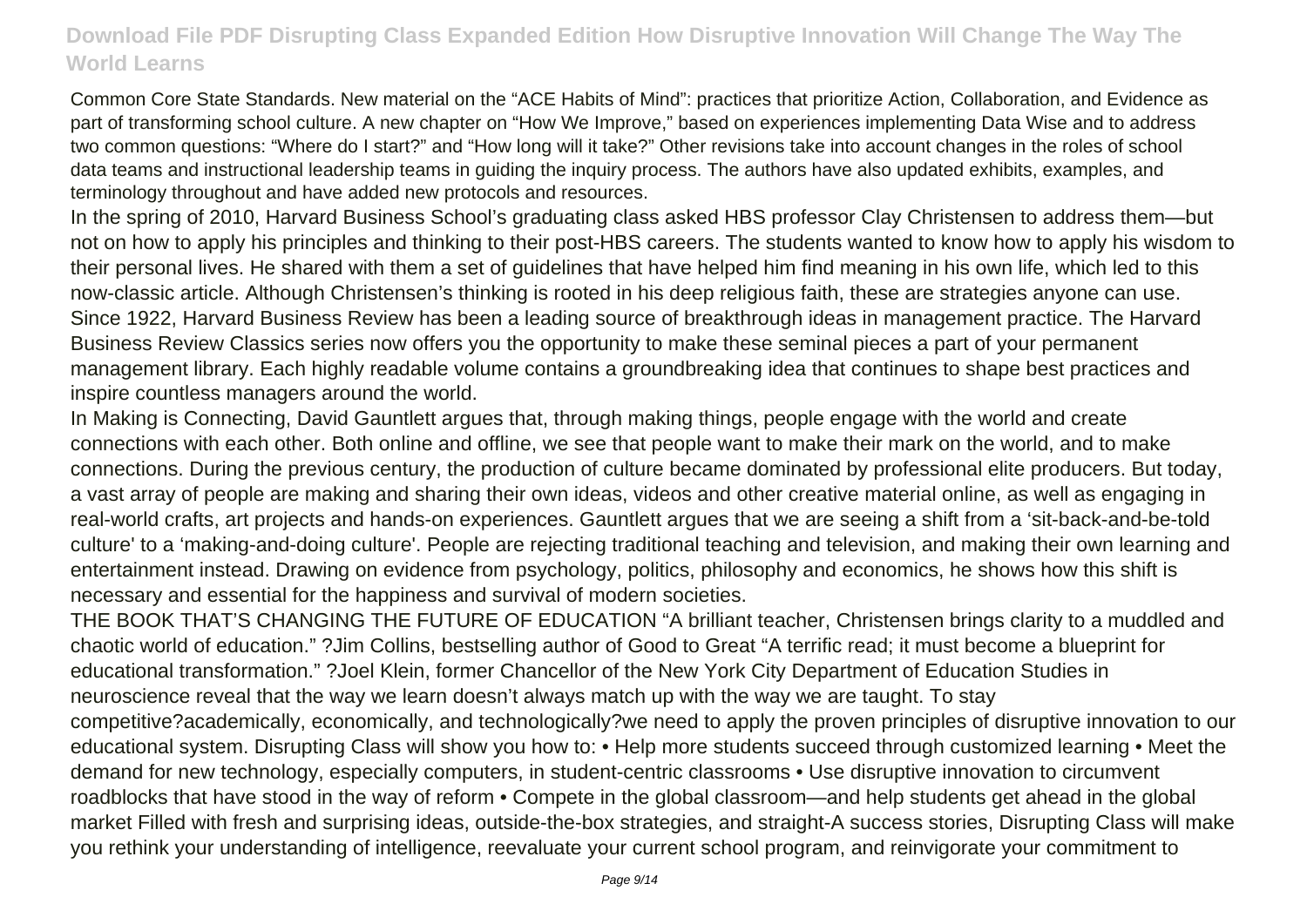learning. The future is now. Class is in session.

"The Society of the Spectacle" by Guy Debord (translated by Ken Knabb). Published by Good Press. Good Press publishes a wide range of titles that encompasses every genre. From well-known classics & literary fiction and non-fiction to forgotten?or yet undiscovered gems?of world literature, we issue the books that need to be read. Each Good Press edition has been meticulously edited and formatted to boost readability for all e-readers and devices. Our goal is to produce eBooks that are user-friendly and accessible to everyone in a high-quality digital format.

Navigate the transition to blended learning with this practical field guide Blended is the practical field guide for implementing blended learning techniques in K-12 classrooms. A follow-up to the bestseller Disrupting Class by Clayton M. Christensen, Michael Horn, and Curtis Johnson, this hands-on guide expands upon the blended learning ideas presented in that book to provide practical implementation guidance for educators seeking to incorporate online learning with traditional classroom time. Readers will find a step-by-step framework upon which to build a more student-centered system, along with essential advice that provides the expertise necessary to build the next generation of K-12 learning environments. Leaders, teachers, and other stakeholders will gain valuable insight into the process of using online learning to the greatest benefit of students, while avoiding missteps and potential pitfalls. If online learning has not already rocked your local school, it will soon. Blended learning is one of the hottest trends in education right now, and educators are clamoring for "how-to" guidance. Blended answers the call by providing detailed information about the strategy, design, and implementation of a successful blended learning program. Discover a useful framework for implementing blended learning Unlock the benefits and mitigate the risks of online learning Find answers to the most commonly asked questions surrounding blended learning Create a more student-centered system that functions as a positive force across grade levels Educators who loved the ideas presented in Disrupting Class now have a field guide to making it work in a real-world school, with expert advice for making the transition smoother for students, parents, and teachers alike. For educational leaders seeking more student-centered schools, Blended provides the definitive roadmap.

The SAGE Handbook of International Higher Education examines the internationalization of higher education from a marginal to a core dimension of higher education worldwide. This mainstreaming of internationalization is a fascinating phenomenon: new concepts, programs, providers, and methods of delivery are emerging; impressive national and regional scholarship programs have been established; radical reforms have been undertaken to make higher education globally competitive; and mobility of students and scholars has increased around the world. This groundbreaking handbook serves as a guide to internationalization of higher education and offers new strategies for its further development and expansion in the years to come. With a decidedly global approach, this volume brings together leading experts from around the world to illustrate the increasing importance of internationalization. The text encompasses the diversity and breadth of internationalization of higher education in all its thematic facets and regional impacts.

Clayton M. Christensen, the author of such business classics as The Innovator's Dilemma and the New York Times bestseller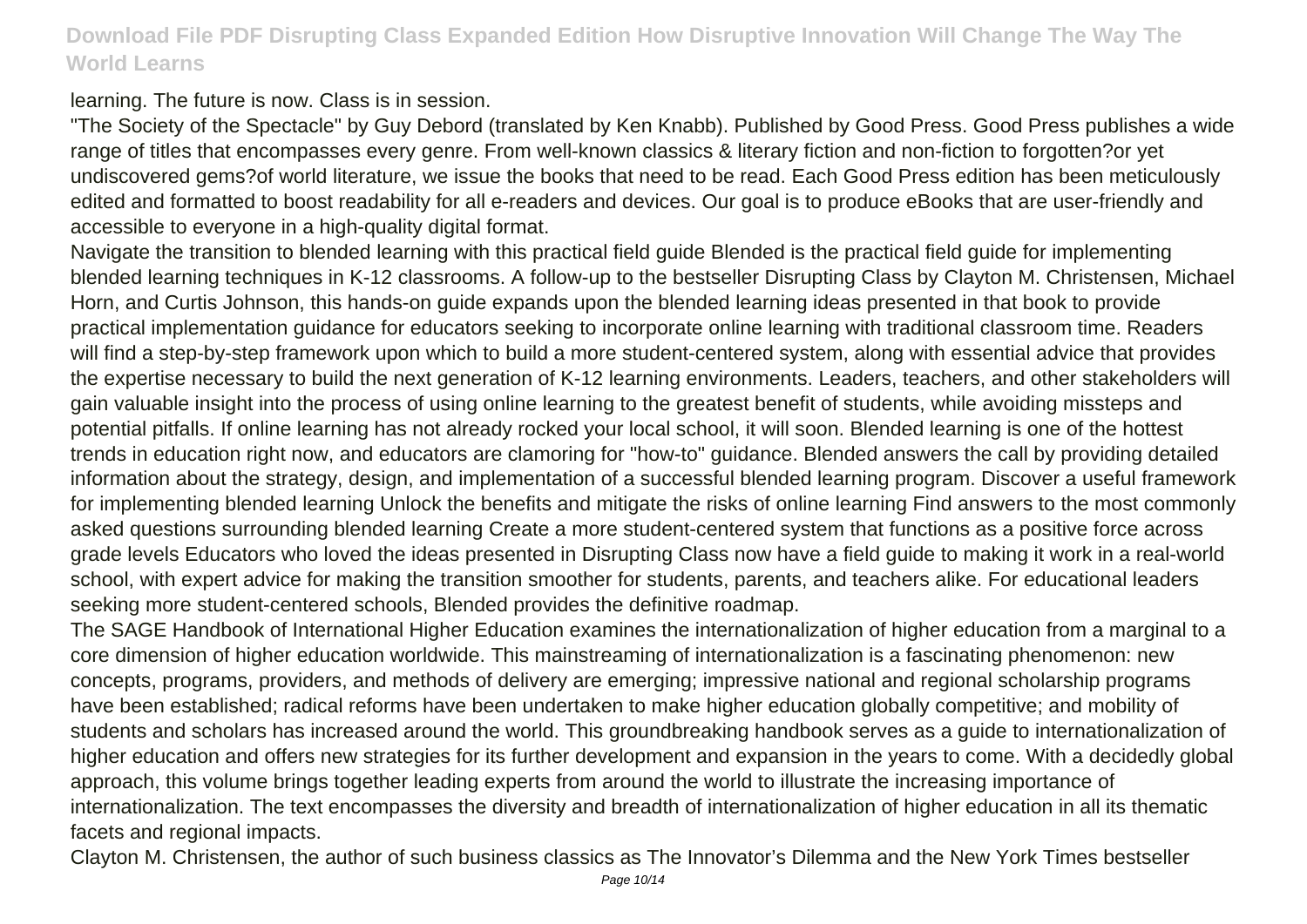How Will You Measure Your Life, and co-authors Efosa Ojomo and Karen Dillon reveal why so many investments in economic development fail to generate sustainable prosperity, and offers a groundbreaking solution for true and lasting change. Global poverty is one of the world's most vexing problems. For decades, we've assumed smart, well-intentioned people will eventually be able to change the economic trajectory of poor countries. From education to healthcare, infrastructure to eradicating corruption, too many solutions rely on trial and error. Essentially, the plan is often to identify areas that need help, flood them with resources, and hope to see change over time. But hope is not an effective strategy. Clayton M. Christensen and his co-authors reveal a paradox at the heart of our approach to solving poverty. While noble, our current solutions are not producing consistent results, and in some cases, have exacerbated the problem. At least twenty countries that have received billions of dollars' worth of aid are poorer now. Applying the rigorous and theory-driven analysis he is known for, Christensen suggests a better way. The right kind of innovation not only builds companies—but also builds countries. The Prosperity Paradox identifies the limits of common economic development models, which tend to be top-down efforts, and offers a new framework for economic growth based on entrepreneurship and market-creating innovation. Christensen, Ojomo, and Dillon use successful examples from America's own economic development, including Ford, Eastman Kodak, and Singer Sewing Machines, and shows how similar models have worked in other regions such as Japan, South Korea, Nigeria, Rwanda, India, Argentina, and Mexico. The ideas in this book will help companies desperate for real, long-term growth see actual, sustainable progress where they've failed before. But The Prosperity Paradox is more than a business book; it is a call to action for anyone who wants a fresh take for making the world a better and more prosperous place.

The Innovative University illustrates how higher education can respond to the forces of disruptive innovation , and offers a nuanced and hopeful analysis of where the traditional university and its traditions have come from and how it needs to change for the future. Through an examination of Harvard and BYU-Idaho as well as other stories of innovation in higher education, Clayton Christensen and Henry Eyring decipher how universities can find innovative, less costly ways of performing their uniquely valuable functions. Offers new ways forward to deal with curriculum, faculty issues, enrollment, retention, graduation rates, campus facility usage, and a host of other urgent issues in higher education Discusses a strategic model to ensure economic vitality at the traditional university Contains novel insights into the kind of change that is necessary to move institutions of higher education forward in innovative ways This book uncovers how the traditional university survives by breaking with tradition, but thrives by building on what it's done best.

Smart phones are just the beginning . . . A tech exec's New York Times bestselling, groundbreaking analysis of the impact of mobile intelligence. With the perspective of a historian, the precision of a technologist, and the pragmatism of a CEO, Michael J. Saylor of MicroStrategy provides a panoramic view of the future mobile world. He describes how: A Harvard education will be available to anyone with the touch of a screen. Cash will become virtual software and crime proof. Cars, homes, fruit, animals, and more will be tagged so they can tell you about themselves. Buying an item will be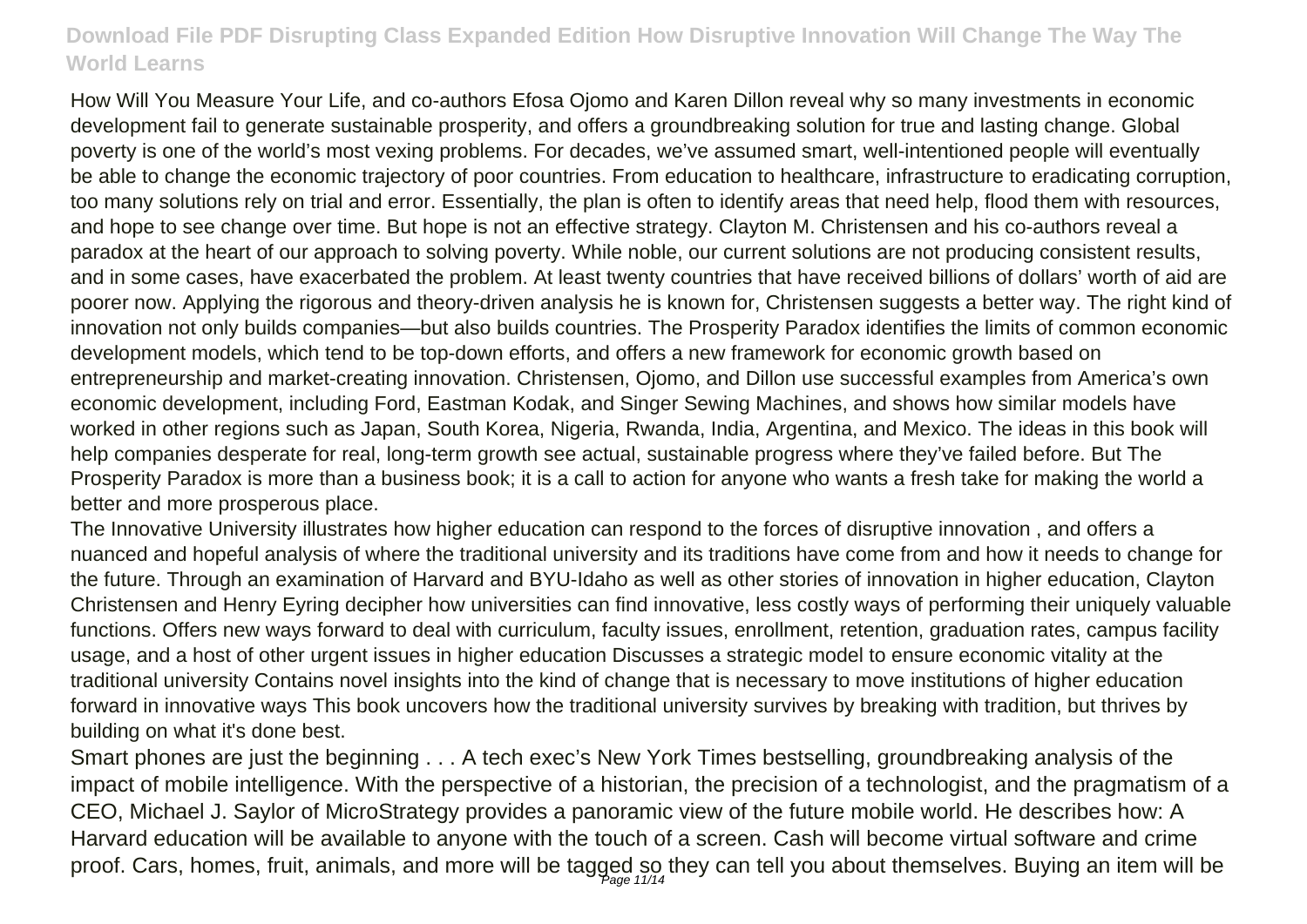as easy as pointing our mobile device to scan and pay. Land and capital will become more of a liability than an asset. Social mobile media will push all businesses to think and act like software companies. Employment will shift as more service-oriented jobs are automated by mobile software. Products, businesses, industries, economies, and even society will be altered forever as the Mobile wave washes over us and changes the landscape. With so much change, The Mobile Wave is a guidebook for individuals, business leaders, and public figures who must navigate the new terrain as mobile intelligence changes everything. "The visionary picture he paints of the future is captivating, informative, and thought-provoking . . . Readers will be able understand and appreciate his clear and engaging exploration of a complex, red-hot, and thoroughly up-to-the minute topic."—USA Today "A thoughtful romp across invention and innovation."—Fortune "A blueprint for impending change and a sober warning for the laggards who resist it."—Forbes.com Disrupting Class, Expanded Edition: How Disruptive Innovation Will Change the Way the World LearnsMcGraw-Hill **Education** 

An examination of how curriculum choices can perpetuate White supremacy, and radical strategies for how schools and teacher education programs can disrupt and transform racism in education When racist curriculum "goes viral" on social media, it is typically dismissed as an isolated incident from a "bad" teacher. Educator Bree Picower, however, holds that racist curriculum isn't an anomaly. It's a systemic problem that reflects how Whiteness is embedded and reproduced in education. In Reading, Writing, and Racism, Picower argues that White teachers must reframe their understanding about race in order to advance racial justice and that this must begin in teacher education programs. Drawing on her experience teaching and developing a program that prepares teachers to focus on social justice and antiracism, Picower demonstrates how teachers' ideology of race, consciously or unconsciously, shapes how they teach race in the classroom. She also examines current examples of racist curricula that have gone viral to demonstrate how Whiteness is entrenched in schools and how this reinforces racial hierarchies in the younger generation. With a focus on institutional strategies, Picower shows how racial justice can be built into programs across the teacher education pipeline--from admission to induction. By examining the who, what, why, and how of racial justice teacher education, she provides radical possibilities for transforming how teachers think about, and teach about, race in their classrooms. Timely and powerful, this book offers a new framework to elevate instructional practices with technology and maximize student learning. The T3 Framework helps teachers categorize students' learning as translational, transformational, or transcendent, sorting through the low-impact applications to reach high-impact usage of technologies. Teachers and leaders will find: Examples of technology use at the translational, transformational, and transcendent levels Activities, guides, and prompts for deeper learning that move technology use to higher levels of the T3 Framework Evaluative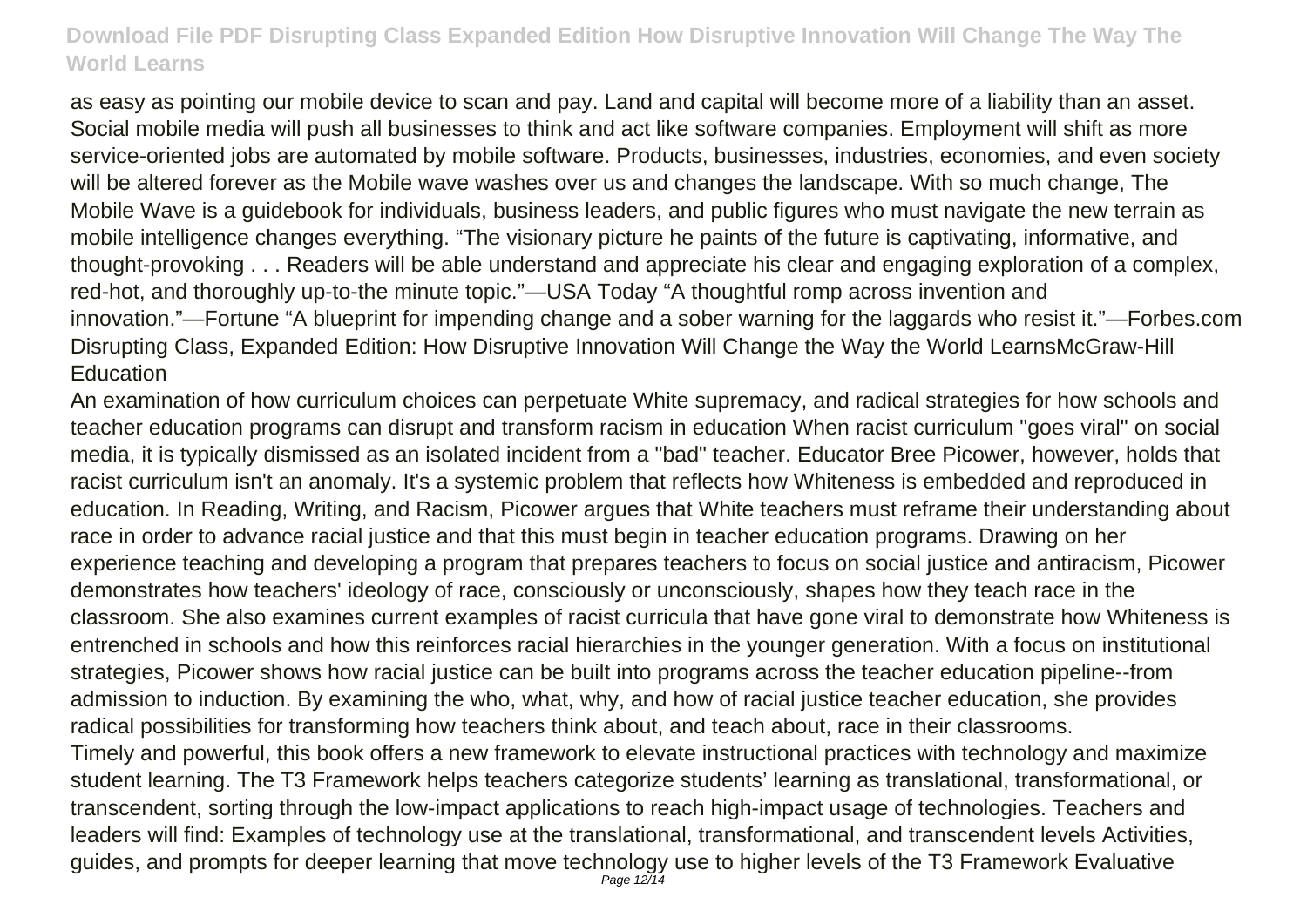rubrics to self-assess current technology use, establish meaningful goals, and track progress towards those goals Looking for ways to handle the transition to a digital economy Robots, artificial intelligence, and driverless cars are no longer things of the distant future. They are with us today and will become increasingly common in coming years, along with virtual reality and digital personal assistants. As these tools advance deeper into everyday use, they raise the question—how will they transform society, the economy, and politics? If companies need fewer workers due to automation and robotics, what happens to those who once held those jobs and don't have the skills for new jobs? And since many social benefits are delivered through jobs, how are people outside the workforce for a lengthy period of time going to earn a living and get health care and social benefits? Looking past today's headlines, political scientist and cultural observer Darrell M. West argues that society needs to rethink the concept of jobs, reconfigure the social contract, move toward a system of lifetime learning, and develop a new kind of politics that can deal with economic dislocations. With the U.S. governance system in shambles because of political polarization and hyper-partisanship, dealing creatively with the transition to a fully digital economy will vex political leaders and complicate the adoption of remedies that could ease the transition pain. It is imperative that we make major adjustments in how we think about work and the social contract in order to prevent society from spiraling out of control. This book presents a number of proposals to help people deal with the transition from an industrial to a digital economy. We must broaden the concept of employment to include volunteering and parenting and pay greater attention to the opportunities for leisure time. New forms of identity will be possible when the "job" no longer defines people's sense of personal meaning, and they engage in a broader range of activities. Workers will need help throughout their lifetimes to acquire new skills and develop new job capabilities. Political reforms will be necessary to reduce polarization and restore civility so there can be open and healthy debate about where responsibility lies for economic well-being. This book is an important contribution to a discussion about tomorrow—one that needs to take place today.

Financial institutions are tasked with keeping businesses of all sizes financially sounds while also providing accessible banking options to everyday individuals. Fintech, or financial technology, is an emerging disruptive technology in financial transaction that will change banking behavior for stakeholders and enable better traceability of funds against specific assets. FinTech as a Disruptive Technology for Financial Institutions is an essential reference source that discusses applications of FinTech in financial institutions in small, medium, and large businesses and through cultural and religious filters. Featuring research on topics such as machine learning, market development, crypto-currency, financial security, blockchain, and financial technology, this book is ideally designed for bankers, business managers, economists, computer scientists, academicians, researchers, financial professionals, and students.